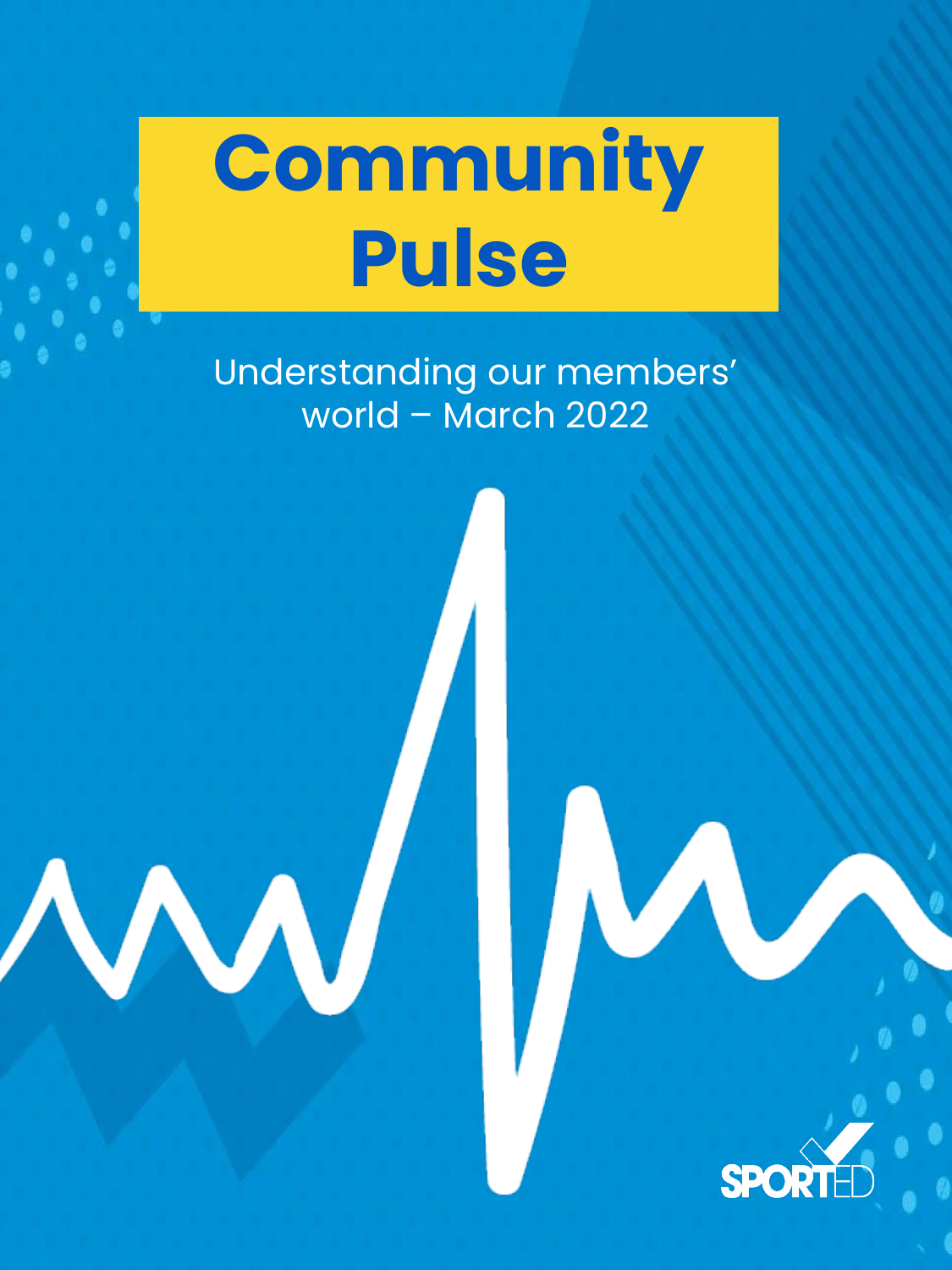The Community Pulse is a longitudinal study of Sported members on the sustainability, needs, and ambitions of community groups throughout the UK. It aims to inform the sport for development sector about the issues and opportunities facing community sports groups, as well as increasing awareness of funding and resources available for such organisations. It also seeks to help stakeholders make moreinformed decisions in relation to grassroots community sport in the UK.

Between **21-28 March 2022, 363 survey responses** were received from groups in Sported's network. **49% of responses were from groups in the lowest 30% areas of multiple deprivation**. This research builds on Community Pulse consultations throughout 2020 and 2021.

2

### **Key Findings**

- **Confidence in organisational survival is high and remains at a level close to six months ago** 92% of groups are extremely or fairly confident in their group's survival, including 66% being extremely confident.
- **Health and wellbeing is the most common sport for development focus for groups in the year ahead**  55% of groups have designated this as their focus (more than twice the number compared to the next most cited focus of inequality in sports provision).
- **Securing funding and engaging new participants are groups' top priorities for the next six months**  77% of respondents are seeking to secure funding, with 74% looking to engage new participants.
- **Mental health is again identified as the most significant challenge young people are facing in communities**  - 30% of responses from groups designated this the most significant issue, a 3% increase from our last Pulse.
- **Respondents reported lower scores for their young peoples' mental health in comparison to their own and that of their group's volunteers/staff** – an average of 6.5 (out of 10) for young people compared with 7.6 and 7.3 for respondents and volunteers/staff respectively.
- **The majority of groups have participation levels below capacity and there are indications that participation has not recovered to pre-Covid 19 levels** - 74% of groups are running below capacity, of which more than half (56%) report levels being reduced from pre-pandemic levels.
- **Groups are most confident in their knowledge of the challenges facing, and their support for, women and girls** – 80% are fairly or extremely confident of their knowledge of these issues and 84% are fairly or extremely confident in supporting women and girls.
- **Groups are least confident in their knowledge of issues facing young people in the LGBTQ+ community and their support for young people with disabilities** – there are also higher levels of uncertainty among groups around how to support young people in these areas.
- **Concern around the impact of cost of living increases on young people and groups is very high** 88% of respondents are extremely or fairly concerned about the impact on their organisation and its young people.
- **Two-thirds of groups have made a change in response to cost of living increases**  of such changes, the most frequent are to provide free membership for their young people (47%) and to reduce fees for their young people (36%).
- **Groups are mostly connected to other local community organisations/sport groups** 98% of respondents reported some form of connection to these types of external organisations.



### **Sported and its network**

Sported is the UK's largest network of community groups supporting half a million young people to overcome barriers to reach their full potential. Our role is to empower the local heroes running these groups by providing much needed professional expertise, resources and operational support, free of charge, to help their group survive and young people thrive.

Sported's groups work within complex local contexts, often tackling some of society's biggest challenges. 47% of our groups are located in the lowest 30% areas of multiple deprivation, and many are volunteer-led and operating on limited budgets – in this Pulse survey, 34% reported an annual turnover of less than £10,000.

### **Executive Summary**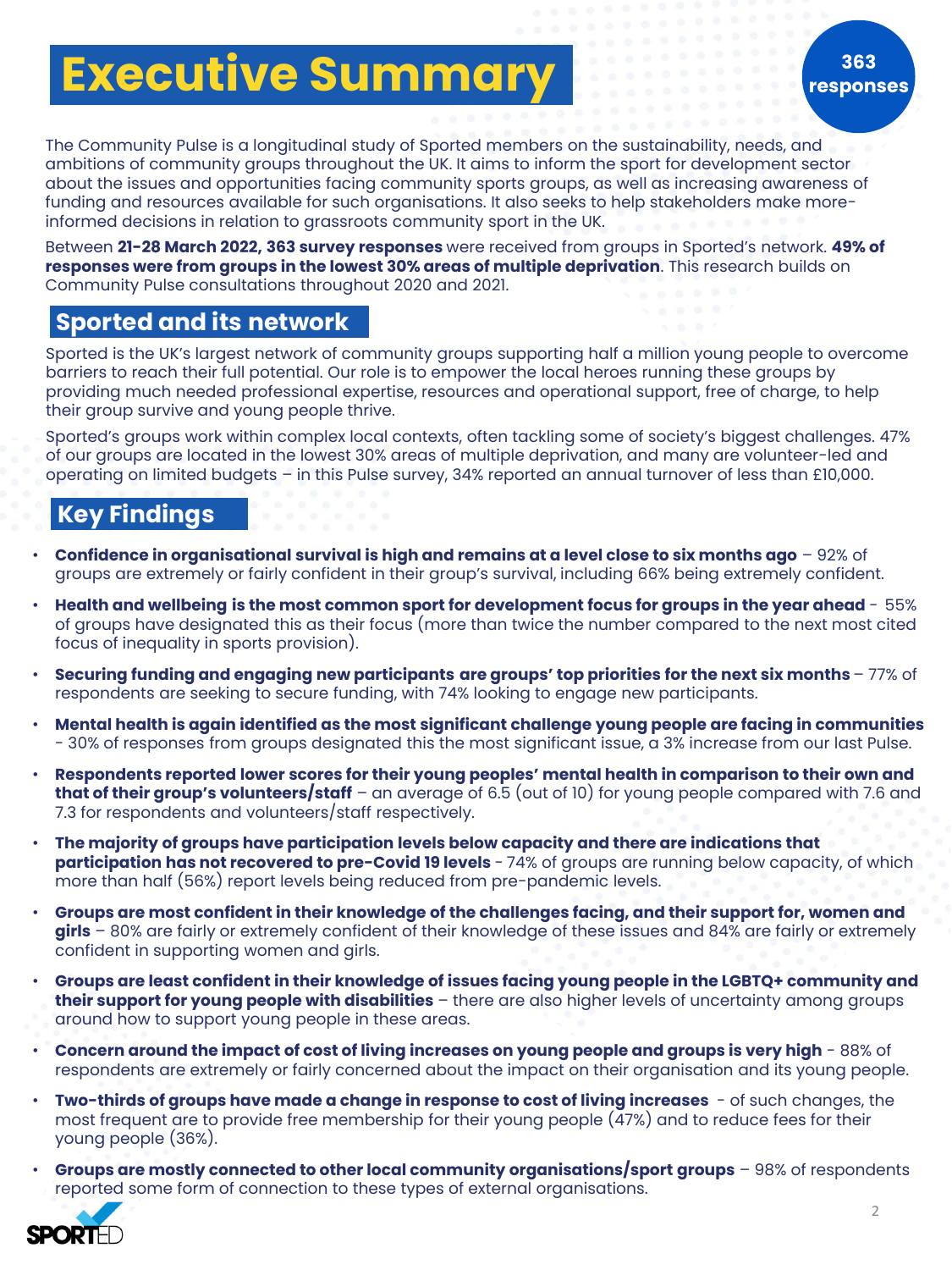## **Survival and turnover**

### **Survival**

**Confidence in organisational survival is at a level close to that of six months ago,** with **66% of groups extremely confident their organisation will survive in the next six months**. There are very few respondents who are not that confident, or not confident at all, in the survival of their group**.**



### **Turnover**

**Two-thirds of groups who responded to Pulse are operating on an annual turnover of less than £50,000** for the current financial year, with **most (34%) having a turnover of under £10,000**.



### **Annual turnover for the current financial year (2021-2022)**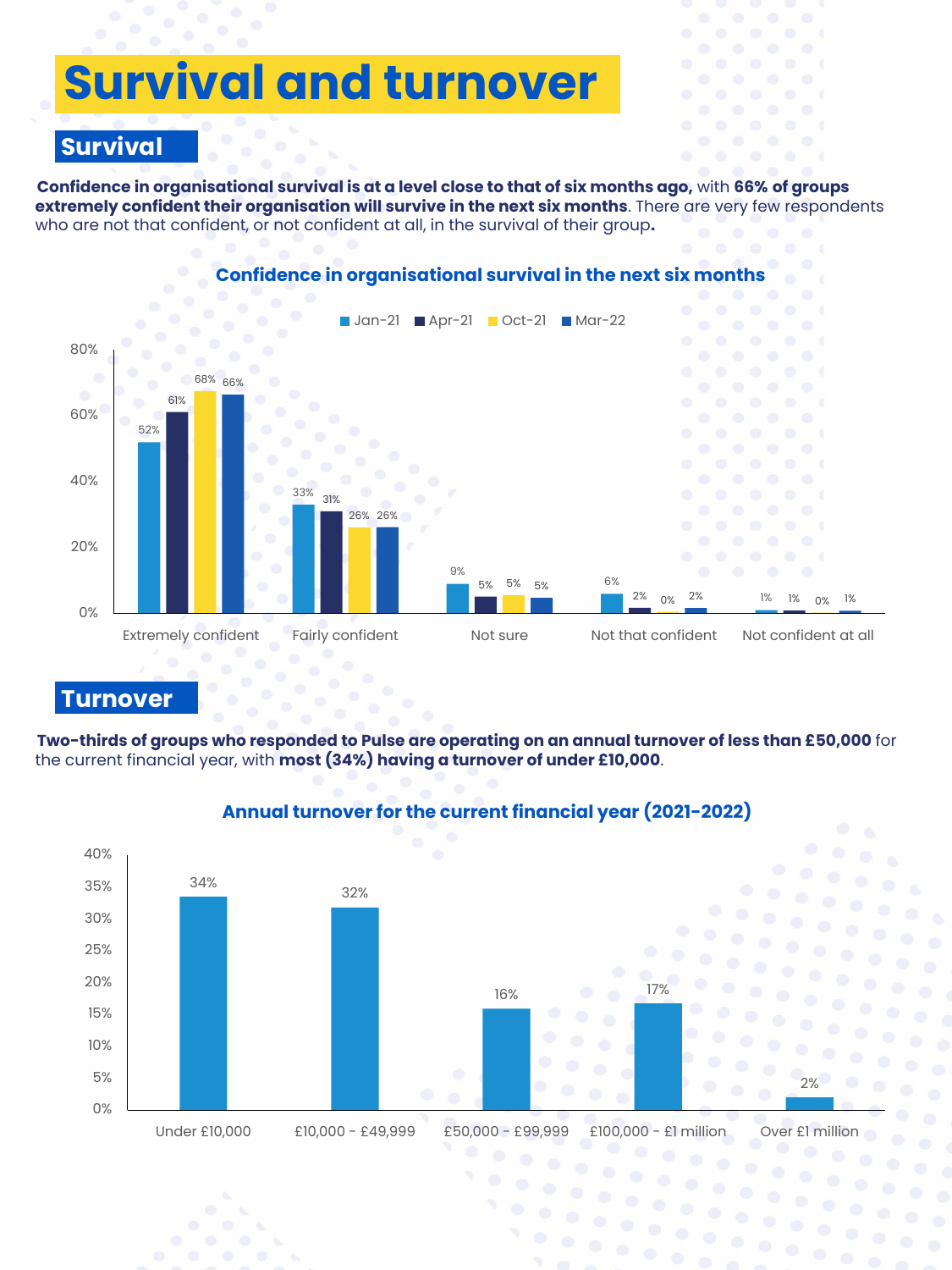**Health and wellbeing (55%) is the most reported sport for development focus among groups for the year ahead**. This is more than twice that of the next most common primary focus of inequality in sports participation (21%).



### **Top priorities over the next six months**

**The most common priority for the next six months for groups is securing funding (77%),** followed by engaging new participants (74%).

### **Sport for development focus for the next year**

### **Top priorities over the next six months**



### **Sport for development focus and organisational priorities**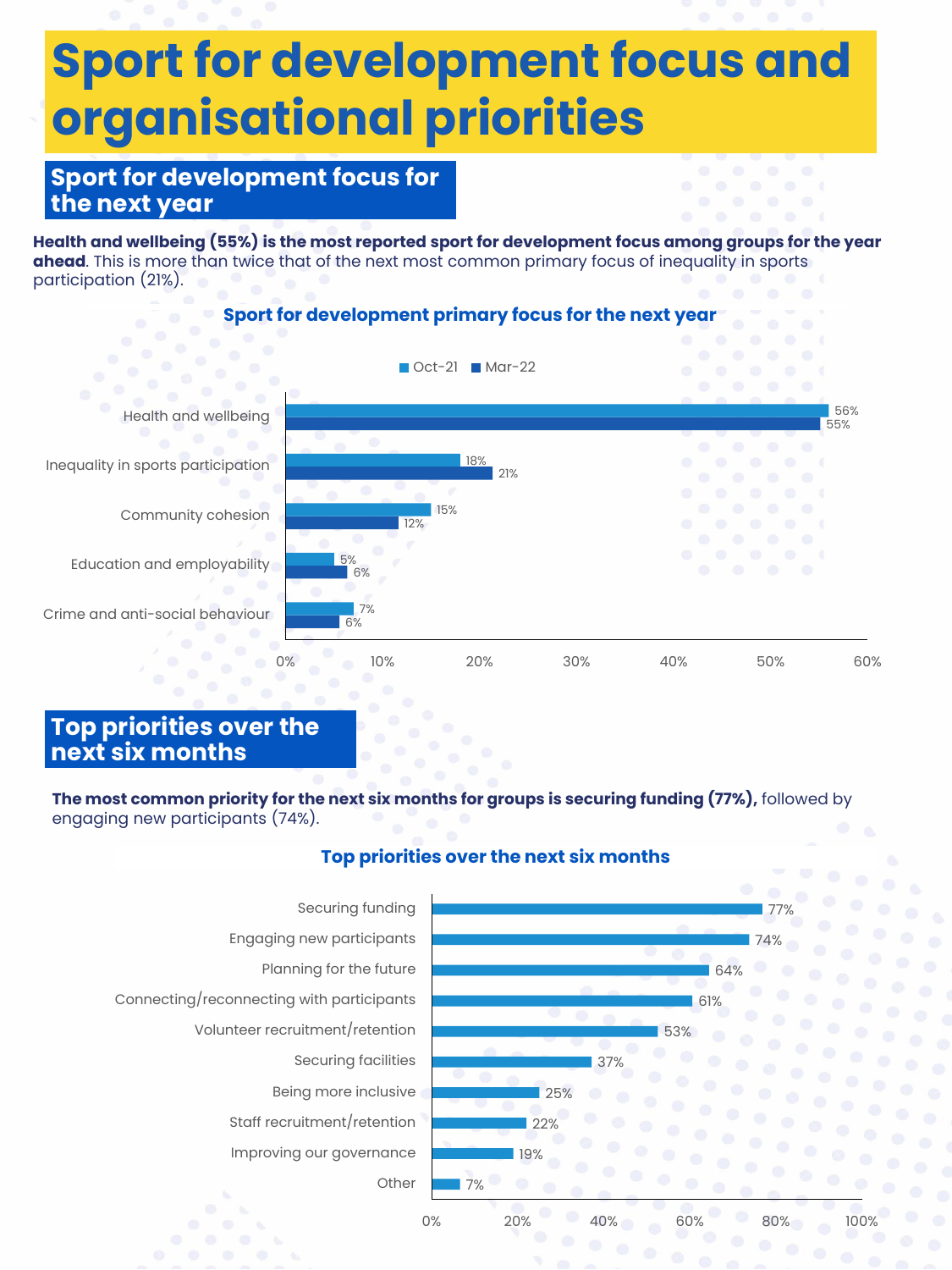### **Community challenges**

- 'Following the pandemic young people became far more isolated and vulnerable and where professionals were absent, less positive influences stepped in. The challenge will be for young people to rebuild trust in professionals including school settings and break ties with negative environments.' – survey respondent
- 'Young people are feeling the repercussions of social isolation more so than anyone else. The mental health issues are varied. It has made it difficult for them to get back into society and is having an effect on their social skills. Having a safe outdoor space is important for them especially as the summer is approaching.' – survey respondent
- 'The pandemic has negatively affected LGBTQI+ young people who were already suffering with mental health issues, anxiety and isolation. This has been exacerbated greatly during the past two years.' – survey respondent



### **Key challenges young people are facing in members' communities at this time**

**Mental health remains the most significant challenge that groups report young people are facing in their communities**. 30% of responses from groups included concerns about mental health, a 3% increase from our October 2021 Pulse.

**Concerns around poverty (22%) and not enough money (17%),** which in turn affects young people's ability to access opportunities for sport and physical activity, were also major challenges facing young people according to groups. These concerns have increased since our last Pulse. In October 2021, 11% of respondents identified poverty as the most significant challenge facing young people in their community, with 14% citing not enough money.



'There's a lack of exercise and outdoor activity. Covid restrictions and social media have had a massive impact on the health and wellbeing of young people. The challenge is to reconnect with these people and help create a healthier lifestyle.' - survey respondent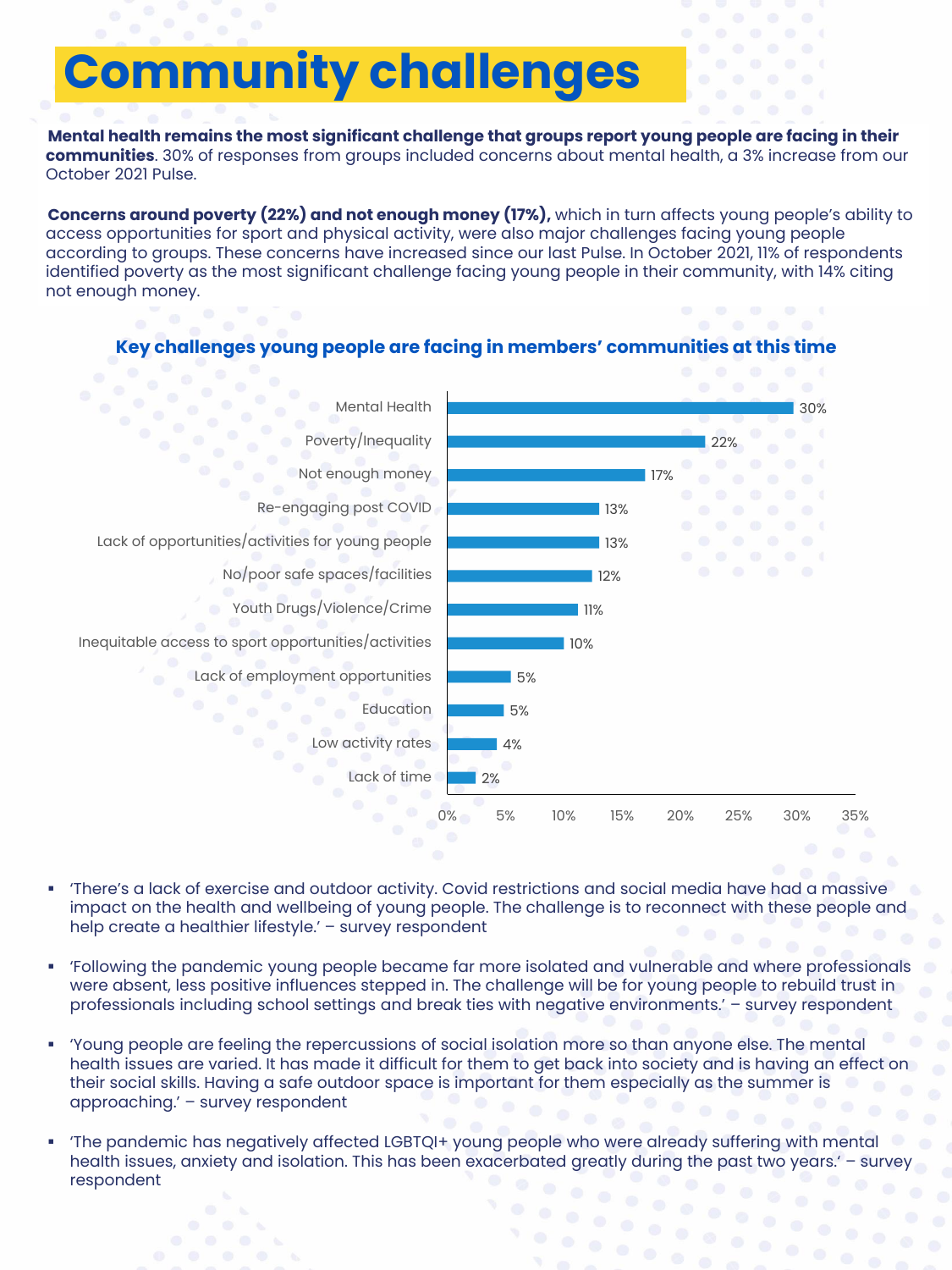### **Health**

### **Physical and mental health**

**Respondents reported lower scores for their young peoples' mental health (6.5) in comparison to their own (7.6) and that of their group's volunteers/staff (7.3).**

#### 7.6 7.2 7.3 6.5 0 1 2 3 4 5 6 7 8 9 10 Your overall mental Your overal physical Mental health of health health volunteers/staff The mental health of young people at your organisation

### **Capacity to support mental health**

**More than half of groups reported a score of 7 or above for their capacity to support the mental health of their volunteers/staff (64%) and young people (64%).** Respondents most commonly reported a score of 7-8 out of 10 for their capacity to support volunteers/staff (45%) and young people (42%).

### **Respondents' rating (scale: of 0 – 10, where 0 is not at all good and 10 is excellent)**

### **Respondents' rating (scale: of 0 – 10, where 0 is not at all good and 10 is excellent)**

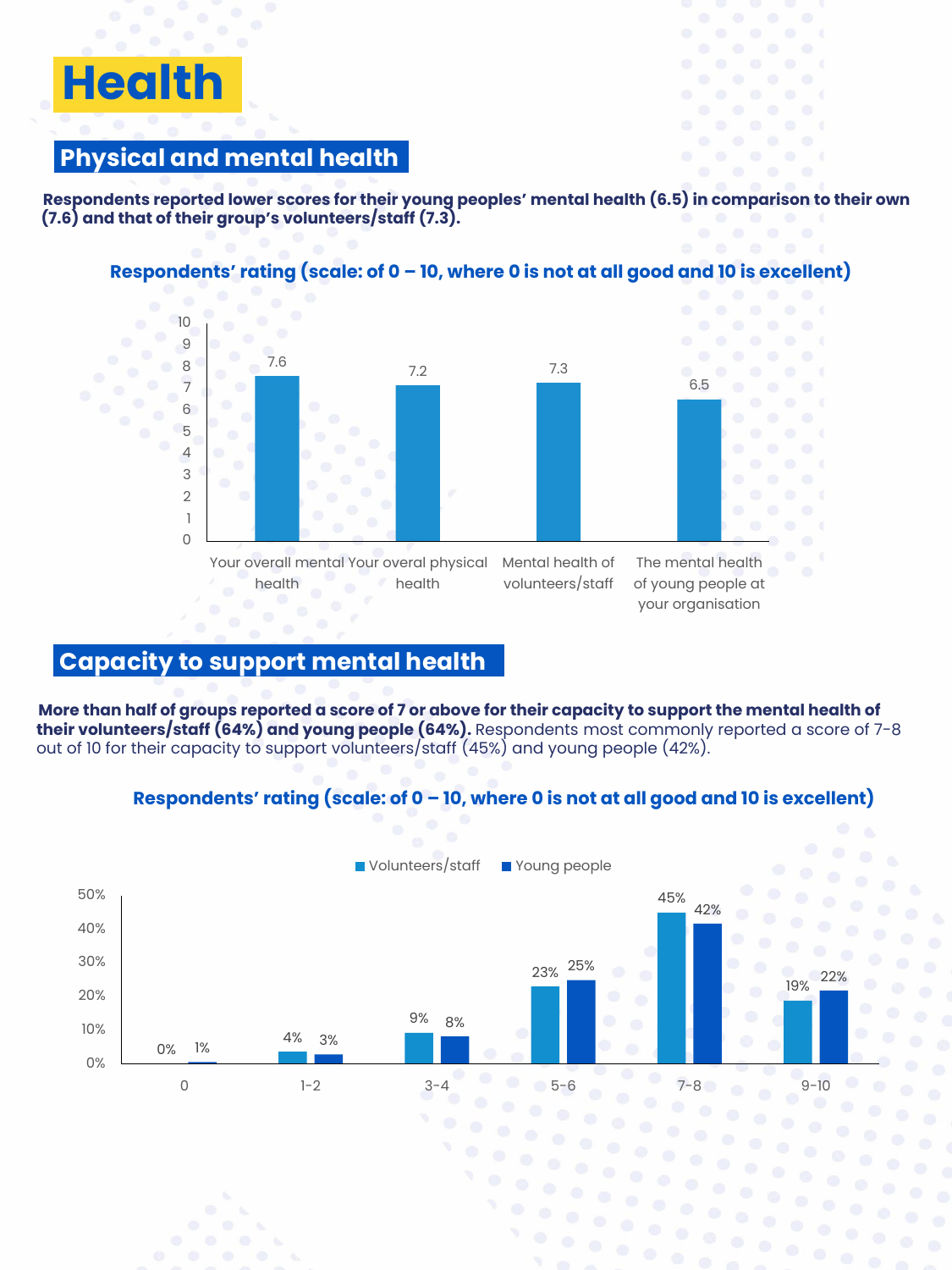### **Participation and capacity**

**Nearly three-quarters of groups (74%) have participation levels below capacity,** with most (28%) seeing participation levels of 51-75% of their capacity**.**

12% of groups are currently oversubscribed, with participation levels above their organisational capacity.

### **Current participation levels**

#### **% of groups by current participation rates compared to organisational capacity**

### **Participation levels compared to pre-Covid**



**More than half (56%) of groups** that currently have participation levels below capacity report participation is lower than before the pandemic, indicating participation levels are yet to fully recover from before the pandemic.

**Two-thirds of groups (67%)** who are currently seeing participation levels above their capacity report that participation is now higher than before the pandemic.



#### **Groups with current participation below capacity Groups with current participation above capacity**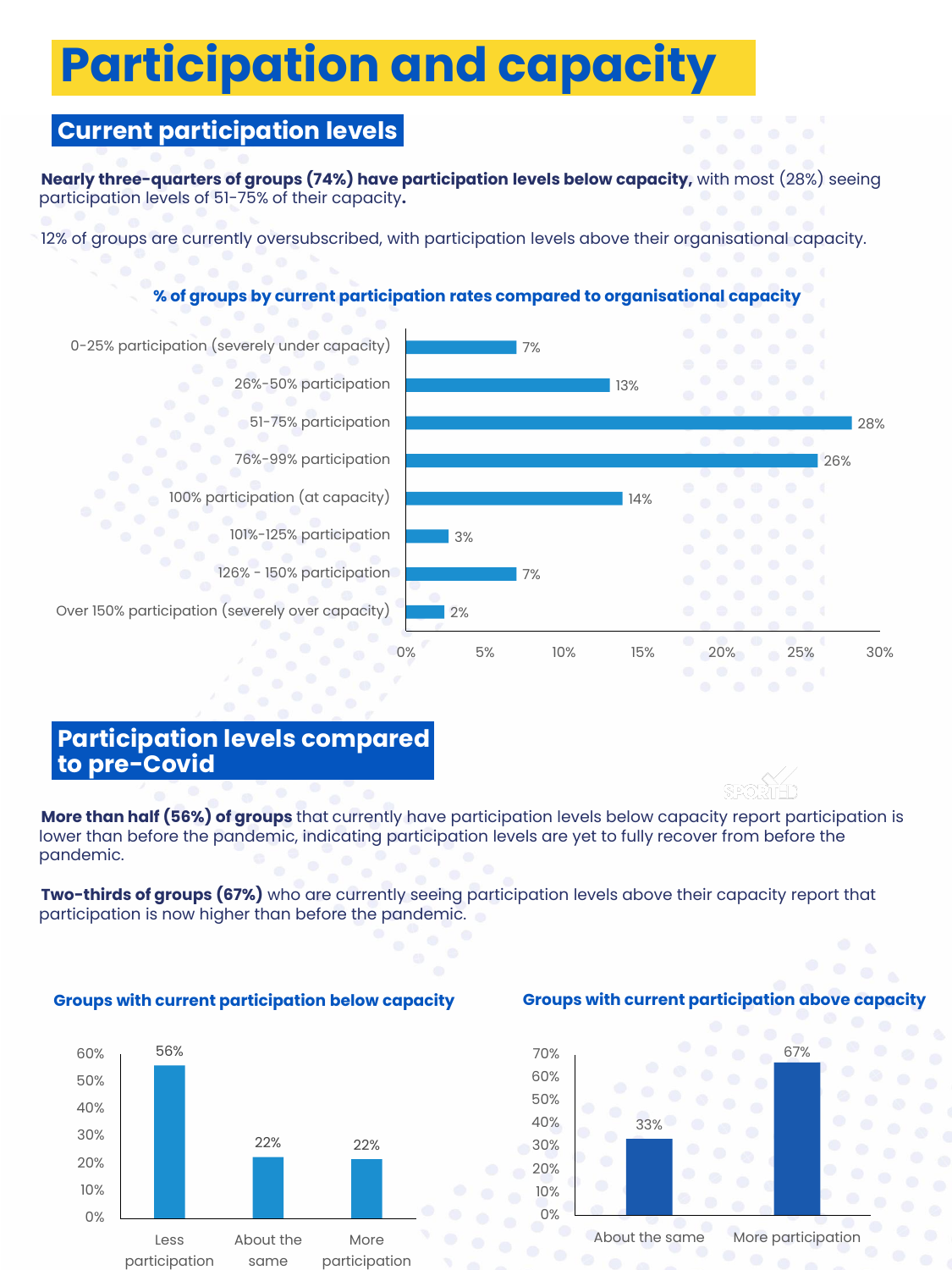### **Participation and capacity**

For groups reporting lower levels of participation than before the pandemic**, the most common cause is**  difficulties with re-engaging after the pandemic (33%). Groups also raised concerns about too few staff/volunteers/coaches(16%), and issues brought about by no/reduced/changed access to facilities (12%).

### **Why are participation levels down?**

#### **Reasons for participation below pre-Covid levels**



### Se aclass mbersne S **Darticipants back** t<br>E<br>E **publicats** restrictions ed time<br>lost **people need** pandemic

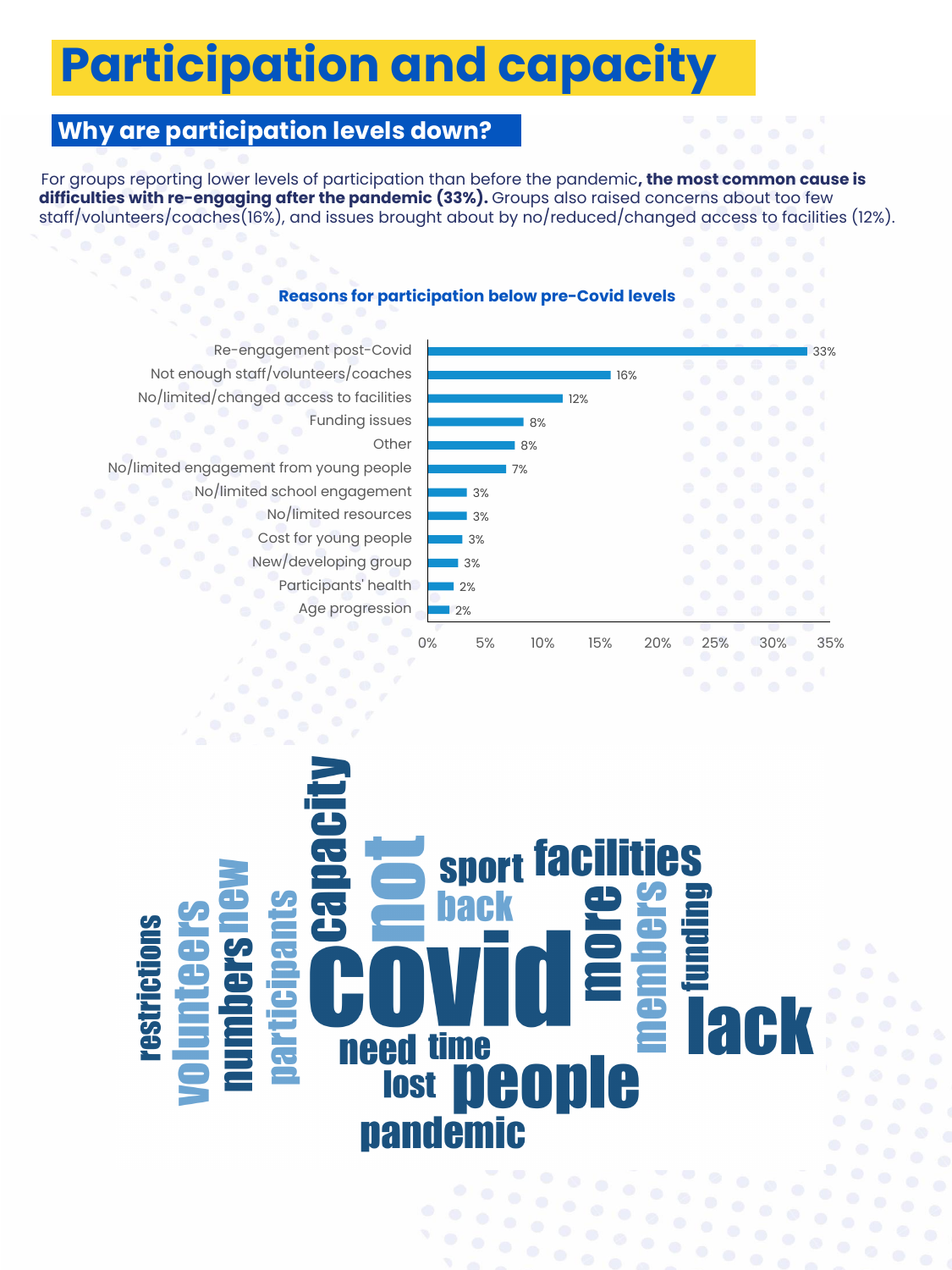### **Knowledge of challenges facing young people**

#### **Group confidence in their knowledge of challenges facing young people**

When thinking about tackling inequalities, groups are **most confident in their knowledge of the challenges facing women and girls** (80% are extremely or fairly confident in this area).

Confidence is **lowest with regard to knowledge of LGBTQ+ issues**: 21% of groups are not that confident, or not confident at all in their knowledge of the challenges in this area. There is a noticeably higher proportion of groups that are not sure about their knowledge of LGBTQ+ issues (32%).

#### **Group confidence in how they feel supporting young people**

**Extremely confident Fairly confident Not sure Not that confident Not confident at all** 



Groups are **most confident in supporting women and girls**, with 84% being extremely or fairly confident in this area.

**Nearly a third of groups are unsure of their confidence in supporting young people with disabilities** (32%) and **those within the LGBTQ+ community** (31%).

### **Support for young people in these areas**

### **Tackling inequalities**

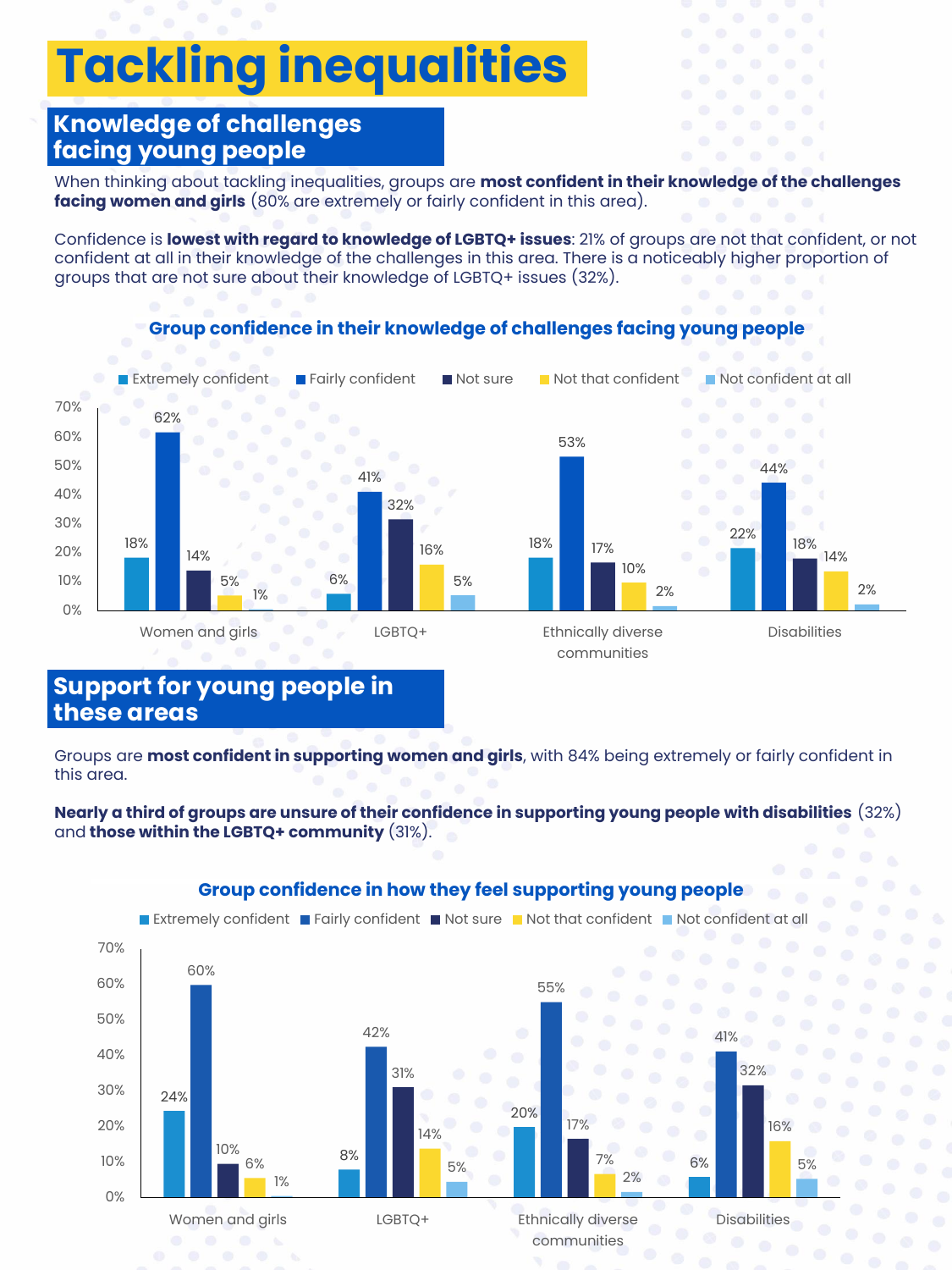## **Cost of living increases**

### **Impact on groups and their young people**

**88% of respondents have concerns (being either extremely or fairly concerned) about the impact of cost of living increases on both their organisation and its young people.** Groups have the highest levels of worry for their young people, with 50% stating they were extremely concerned for their young people, compared to 44% for their group.

#### **Concern about the impact of cost of living increases**



#### **Groups who are extremely/fairly concerned about the impact of cost of living increases by IMD (0-10)**

There are **consistently high levels of concern about the impact of cost of living increases on organisations across all areas of multiple deprivation**. Concern around the impact on young people is very high among groups working in the lowest 30% and middle 30% of areas of multiple deprivation. For groups working in the highest four deciles of deprivation, concern levels remain high but are reduced.

### **Impact on groups and their young people by IMD**

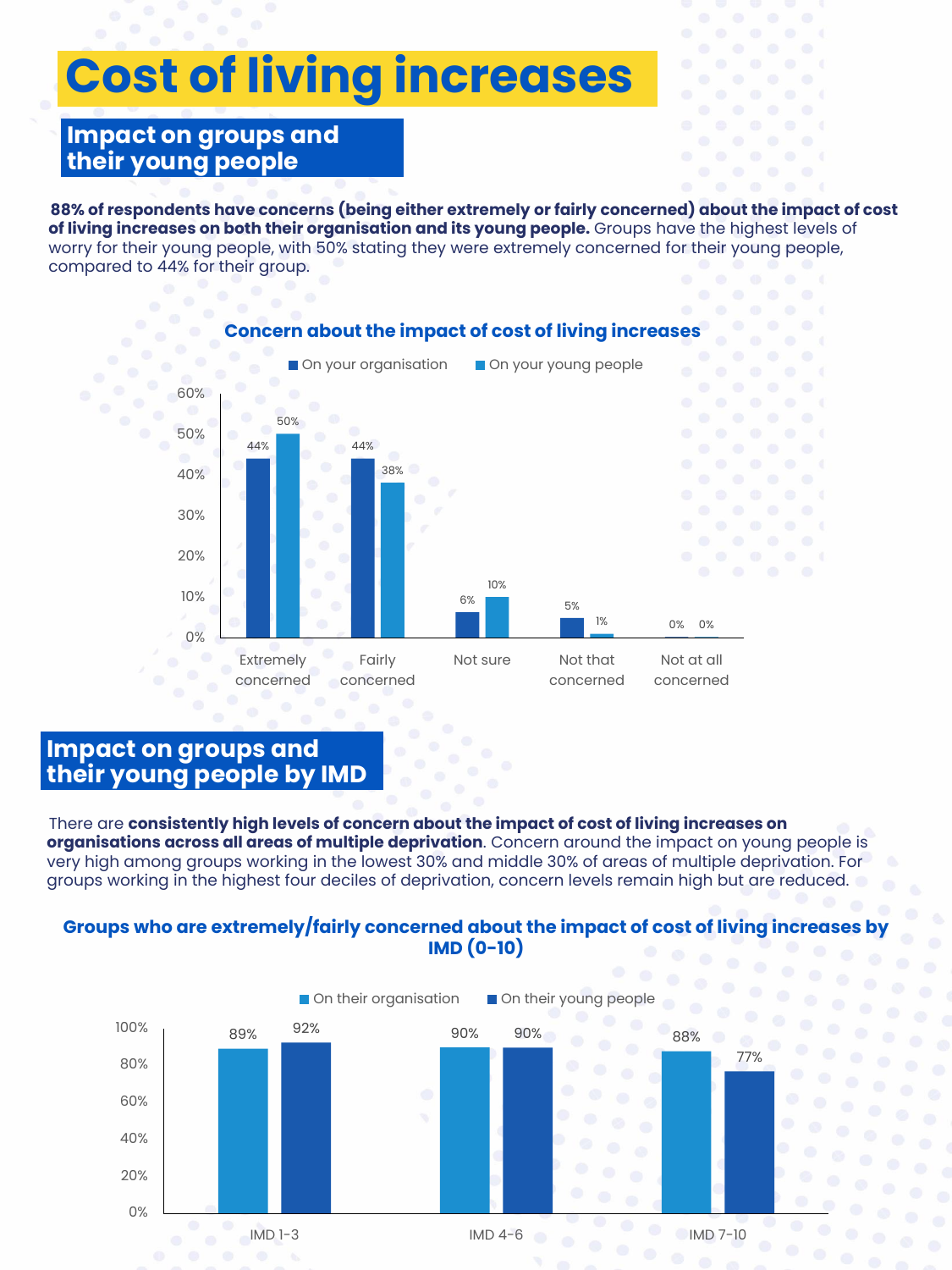## **Cost of living increases**

### **Groups' responses to the increases**

**Almost two-thirds of groups (64%) have responded to the cost of living increase by making a change to their operation**. The most frequently made changes have been to **provide free membership for their young people (47%)** and to **reduce fees for their young people (36%).** 

**Groups were more likely to have made changes in response to cost of living increases if based in areas of higher deprivation.** 70% of groups in the lowest three deciles for areas of multiple deprivation have made a change, compared with 63% for the middle three deciles, and 48% for the highest four deciles.



### **Groups' responses to the increases by IMD**